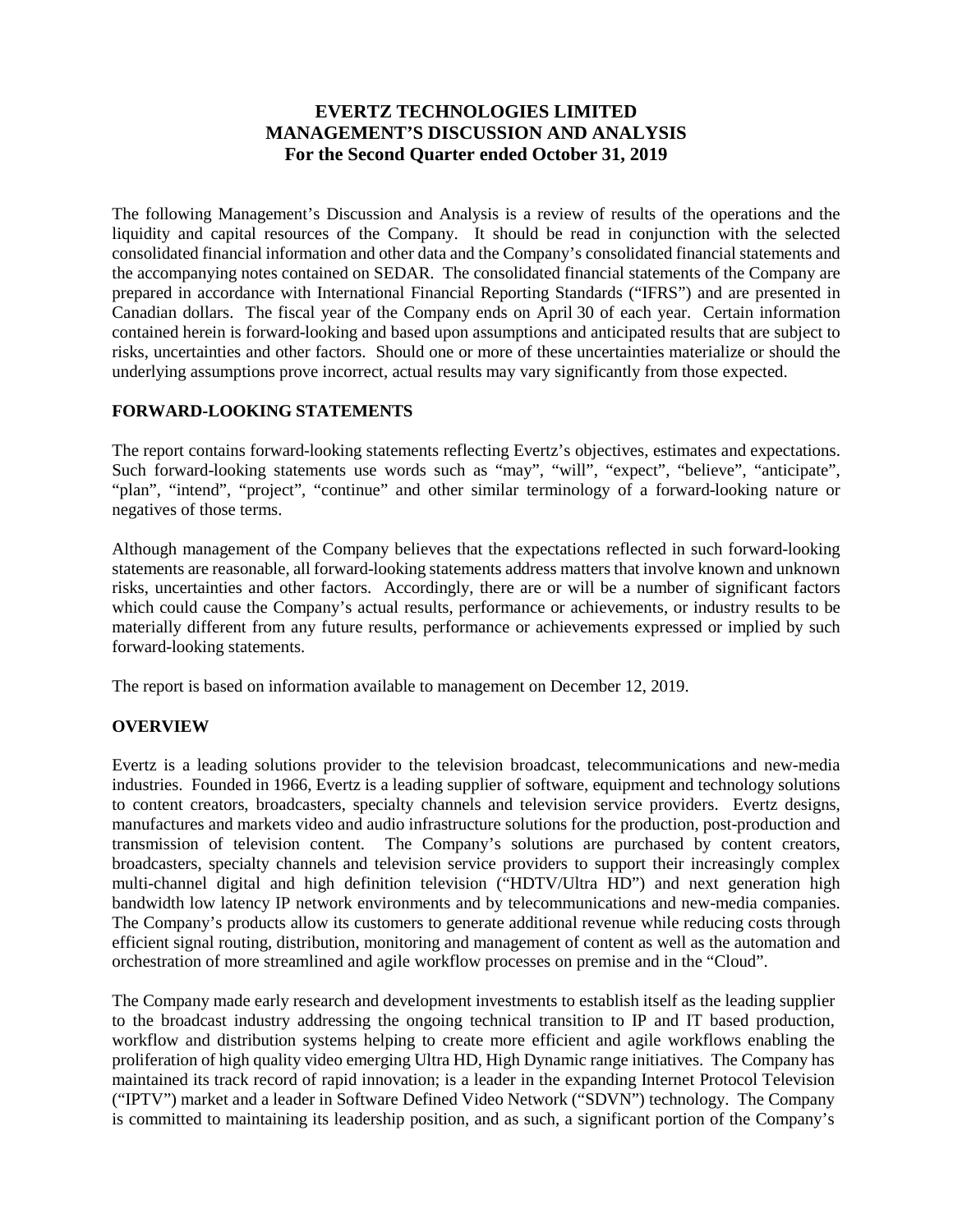staff is focused on research and development to ensure that the Company's products are at the forefront of the industry. This commitment contributes to the Company being consistently recognized as a leading broadcast and video networking industry innovator by its customers.

## **SIGNIFICANT ACCOUNTING POLICIES**

#### **Changes in Accounting Policies**

IFRS 16, *Leases* ("IFRS 16") was issued by the IASB in January 2016 to replace IAS 17, *Leases* and *IFRIC 4, Determining whether an arrangement contains a lease.* IFRS 16 introduced a single accounting model for lessees to bring leases on-balance sheet, while leaving lessor accounting largely unchanged. The Company adopted IFRS 16 on May 1, 2019 resulting in an increase of right-of-use assets of \$33.6 million, with a corresponding increase to current portion of lease obligations of \$4.1 million and long-term lease obligations of \$29.5 million. The adoption of IFRS 16 has resulted in a decrease in operating lease expenses and an increase in amortization of the right-of-use assets and interest costs on the lease liability. Amortization of right-of-use assets and operating lease expense are recorded in the same line items below. See Note 13 of the Interim Condensed Consolidated Financial Statements for further details.

# **QUARTER END HIGHLIGHTS**

Revenue was \$119.8 million for the second quarter ended October 31, 2019; an increase of \$7.5 million, when compared to \$112.3 million for the same period ended October 31, 2018. Revenue increased in the United States/Canada region by 14% and revenue decreased in the International region by 10%.

For the second quarter ended October 31, 2019, net earnings were \$20.5 million, a decrease from \$20.6 million for the second quarter ended October 31, 2018. Fully diluted earnings per share were \$0.27 consistent with the second quarter ended October 31, 2018.

For the second quarter ended October 31, 2019, foreign exchange loss during the quarter was \$1.1 million, compared to a foreign exchange gain of \$0.8 million for the second quarter October 31, 2018.

Gross margin during the second quarter ended October 31, 2019 was 57.9% as compared to 57.1% for the second quarter ended October 31, 2018.

Selling and administrative expenses for the second quarter ended October 31, 2019 was \$18.0 million as compared to the second quarter ended October 31, 2018 of \$16.4 million. As a percentage of revenue, selling and administrative expenses totaled 15.0% for the second quarter ended October 31, 2019 as opposed to 14.6% for the second quarter ended October 31, 2018.

Research and development expenses were \$22.9 million for the second quarter ended October 31, 2019 as compared to \$21.1 million for the second quarter ended October 31, 2018.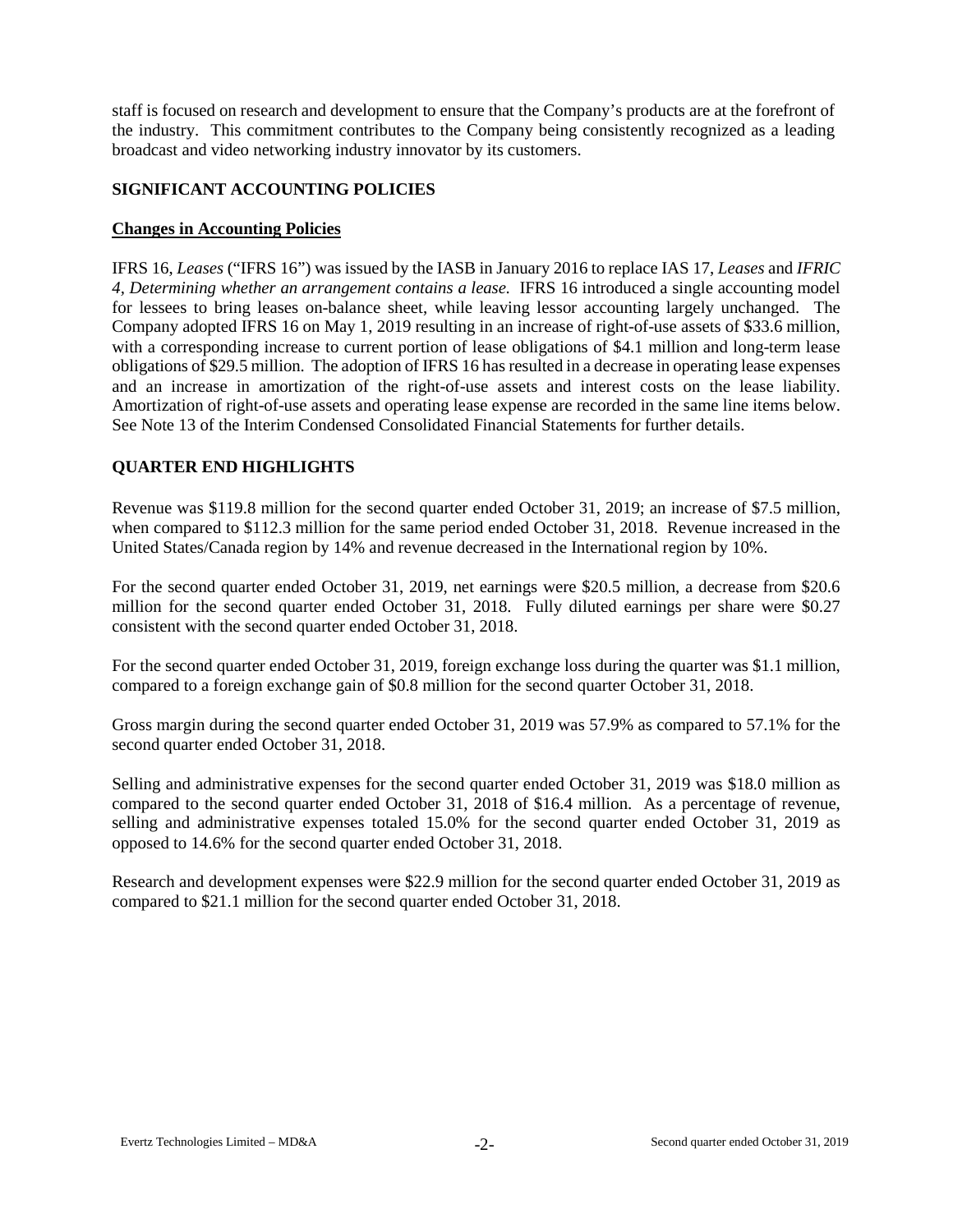# **Selected Consolidated Financial Information**

(in thousands of dollars except earnings per share and share data)

|                                                       |    | Three month period ended |          |                    | Six month period ended |             |    |                           |  |  |  |
|-------------------------------------------------------|----|--------------------------|----------|--------------------|------------------------|-------------|----|---------------------------|--|--|--|
|                                                       |    | October 31,              |          |                    |                        | October 31, |    |                           |  |  |  |
|                                                       |    | 2019                     |          | 2018               |                        | 2019        |    | 2018                      |  |  |  |
| Revenue                                               | \$ | 119,788                  | \$       | 112,280            | \$                     | 223,199     | \$ | 215,369                   |  |  |  |
| Cost of goods sold                                    |    | 50,466                   |          | 48,122             |                        | 94,725      |    | 92,433                    |  |  |  |
| Gross margin                                          |    | 69,322                   |          | 64,158             |                        | 128,474     |    | 122,936                   |  |  |  |
| Expenses                                              |    |                          |          |                    |                        |             |    |                           |  |  |  |
| Selling and administrative                            |    | 18,004                   |          | 16,389             |                        | 34,334      |    | 32,294                    |  |  |  |
| General                                               |    | 864                      |          | 763                |                        | 1,758       |    | 1,501                     |  |  |  |
| Research and development                              |    | 22,938                   |          | 21,083             |                        | 45,632      |    | 42,403                    |  |  |  |
| Investment tax credits                                |    | (1,978)                  |          | (1,933)            |                        | (3,981)     |    | (3,936)                   |  |  |  |
| Share based compensation                              |    | 1,141                    |          | 1,306              |                        | 2,872       |    | 1,907                     |  |  |  |
| Foreign exchange loss (gain)                          |    | 1,130                    |          | (838)              |                        | 2,907       |    | (1,910)                   |  |  |  |
|                                                       |    | 42,099                   |          | 36,770             |                        | 83,522      |    | 72,259                    |  |  |  |
| Earnings before undernoted                            |    | 27,223                   |          | 27,388             |                        | 44,952      |    | 50,677                    |  |  |  |
| Finance income                                        |    | 361                      |          | 310                |                        | 812         |    | 669                       |  |  |  |
| Finance costs                                         |    | (78)                     |          | (83)               |                        | (541)       |    | (509)                     |  |  |  |
| Other income and expenses                             |    | (223)                    |          | 5                  |                        | (182)       |    | 140                       |  |  |  |
| Earnings before income taxes                          |    | 27,283                   |          | 27,620             |                        | 45,041      |    | 50,977                    |  |  |  |
| Provision for (recovery of) income taxes              |    |                          |          |                    |                        |             |    |                           |  |  |  |
| Current                                               |    | 7,707                    |          | 7,876              |                        | 11,274      |    | 13,494                    |  |  |  |
| Deferred                                              |    | (950)                    |          | (837)              |                        | 34          |    | (459)                     |  |  |  |
|                                                       |    | 6,757                    |          | 7,039              |                        | 11,308      |    | 13,035                    |  |  |  |
| Net earnings for the period                           | \$ | 20,526                   | \$       | 20,581             | \$                     | 33,733      | \$ | 37,942                    |  |  |  |
| Net earnings attributable to non-controlling interest |    | 154                      |          | 235                |                        | 284         |    | 323                       |  |  |  |
| Net earnings attributable to shareholders             |    | 20,372                   |          | 20,346             |                        | 33,449      |    | 37,619                    |  |  |  |
| Net earnings for the period                           | \$ | 20,526                   | \$       | 20,581             | \$                     | 33,733      | \$ | 37,942                    |  |  |  |
| Earnings per share                                    |    |                          |          |                    |                        |             |    |                           |  |  |  |
| Basic                                                 | \$ | 0.27                     | \$       | 0.27               | \$                     | 0.44        | \$ | 0.49                      |  |  |  |
| Diluted                                               | \$ | 0.27                     | \$       | 0.27               | \$                     | 0.44        | \$ | 0.49                      |  |  |  |
|                                                       |    |                          |          |                    |                        |             |    |                           |  |  |  |
| <b>Consolidated Balance Sheet Data</b>                |    |                          |          |                    | As at                  |             |    | As at                     |  |  |  |
| Cash and marketable securities                        |    |                          | \$       | October 31, 2019   | 5,449                  | \$          |    | April 30, 2019<br>108,606 |  |  |  |
|                                                       |    |                          |          |                    |                        |             |    |                           |  |  |  |
| Inventory                                             |    |                          | \$       | 172,969            |                        | \$          |    | 171,271<br>282,521        |  |  |  |
| Working capital<br>Total assets                       |    |                          | \$<br>\$ | 222,038<br>427,701 |                        | \$<br>\$    |    | 466,597                   |  |  |  |
| Shareholders' equity                                  |    |                          | \$       | 293,593            |                        | \$          |    | 353,123                   |  |  |  |
|                                                       |    |                          |          |                    |                        |             |    |                           |  |  |  |
| Number of common shares outstanding:                  |    |                          |          |                    |                        |             |    |                           |  |  |  |
| <b>Basic</b>                                          |    |                          |          | 76,801,646         |                        |             |    | 76,545,246                |  |  |  |
| Fully-diluted                                         |    |                          |          | 77,894,646         |                        |             |    | 77,958,746                |  |  |  |
| Weighted average number of shares outstanding:        |    |                          |          |                    |                        |             |    |                           |  |  |  |
| <b>Basic</b>                                          |    |                          |          | 76,642,814         |                        |             |    | 76,510,417                |  |  |  |
| Fully-diluted                                         |    |                          |          | 76,721,893         |                        |             |    | 76,529,799                |  |  |  |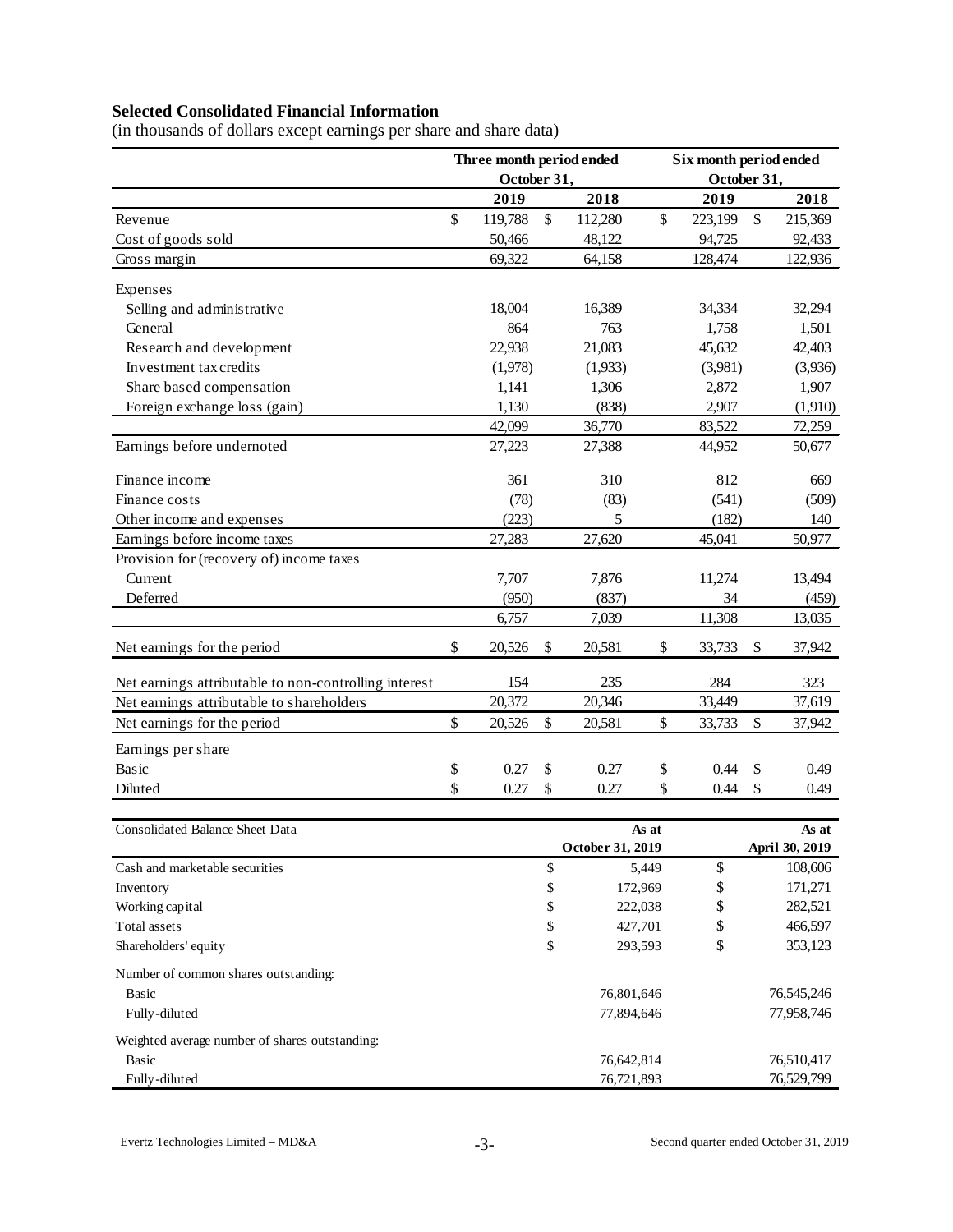#### **Consolidated Statement of Operations Data**

(in thousands of dollars except earnings per share and share data)

|                                                       | Three month period ended |            | Six month period ended |             |            |  |  |  |  |
|-------------------------------------------------------|--------------------------|------------|------------------------|-------------|------------|--|--|--|--|
|                                                       | October 31,              |            |                        | October 31, |            |  |  |  |  |
|                                                       | 2019                     | 2018       |                        | 2019        | 2018       |  |  |  |  |
| Revenue                                               | 100.0%                   | 100.0%     |                        | 100.0%      | 100.0%     |  |  |  |  |
| Cost of goods sold                                    | 42.1%                    | 42.9%      |                        | 42.4%       | 42.9%      |  |  |  |  |
| Gross margin                                          | 57.9%                    | 57.1%      |                        | 57.6%       | 57.1%      |  |  |  |  |
| Expenses                                              |                          |            |                        |             |            |  |  |  |  |
| Selling and administrative                            | 15.0%                    | 14.6%      |                        | 15.4%       | 15.0%      |  |  |  |  |
| General                                               | 0.7%                     | 0.7%       |                        | 0.8%        | 0.7%       |  |  |  |  |
| Research and development                              | 19.1%                    | 18.8%      |                        | 20.4%       | 19.7%      |  |  |  |  |
| Investment tax credits                                | $(1.6\%)$                | $(1.7\%)$  |                        | $(1.8\%)$   | $(1.8\%)$  |  |  |  |  |
| Share based compensation                              | 1.0%                     | 1.1%       |                        | 1.3%        | 0.9%       |  |  |  |  |
| Foreign exchange loss (gain)                          | 0.9%                     | $(0.8\%)$  |                        | 1.3%        | $(0.9\%)$  |  |  |  |  |
|                                                       | 35.1%                    | 32.7%      |                        | 37.4%       | 33.6%      |  |  |  |  |
| Earnings before undernoted                            | 22.8%                    | 24.4%      |                        | 20.2%       | 23.5%      |  |  |  |  |
| Finance income                                        | 0.3%                     | 0.3%       |                        | 0.3%        | 0.3%       |  |  |  |  |
| Finance costs                                         | $(0.1\%)$                | $(0.1\%)$  |                        | $(0.2\%)$   | $(0.2\%)$  |  |  |  |  |
| Other income and expenses                             | $(0.2\%)$                | 0.0%       |                        | $(0.1\%)$   | 0.1%       |  |  |  |  |
| Earnings before income taxes                          | 22.8%                    | 24.6%      |                        | 20.2%       | 23.7%      |  |  |  |  |
| Provision for (recovery) of income taxes              |                          |            |                        |             |            |  |  |  |  |
| Current                                               | 6.4%                     | 7.0%       |                        | 5.1%        | 6.3%       |  |  |  |  |
| Deferred                                              | $(0.8\%)$                | $(0.7\%)$  |                        | 0.0%        | $(0.2\%)$  |  |  |  |  |
|                                                       | 5.6%                     | 6.3%       |                        | 5.1%        | 6.1%       |  |  |  |  |
| Net earnings for the period                           | 17.2%                    | 18.3%      |                        | 15.1%       | 17.6%      |  |  |  |  |
| Net earnings attributable to non-controlling interest | 0.1%                     | 0.2%       |                        | 0.1%        | 0.1%       |  |  |  |  |
| Net earnings attributable to shareholders             | 17.1%                    | 18.1%      |                        | 15.0%       | 17.5%      |  |  |  |  |
| Net earnings for the period                           | 17.2%                    | 18.3%      |                        | 15.1%       | 17.6%      |  |  |  |  |
| Earnings per share:                                   |                          |            |                        |             |            |  |  |  |  |
| <b>Basic</b>                                          | \$<br>0.27               | \$<br>0.27 | \$                     | 0.44<br>\$  | 0.49       |  |  |  |  |
| Diluted                                               | \$<br>0.27               | \$<br>0.27 | \$                     | 0.44        | \$<br>0.49 |  |  |  |  |

# **REVENUE AND EXPENSES**

#### *Revenue*

The Company generates revenue principally from the sale of software, equipment, and technology solutions to content creators, broadcasters, specialty channels and television service providers.

The Company markets and sells its products and services through both direct and indirect sales strategies. The Company's direct sales efforts focus on large and complex end-user customers. These customers have long sales cycles typically ranging from four to eight months before an order may be received by the Company for fulfillment.

The Company monitors revenue performance in two main geographic regions: (i) United States/Canada and (ii) International.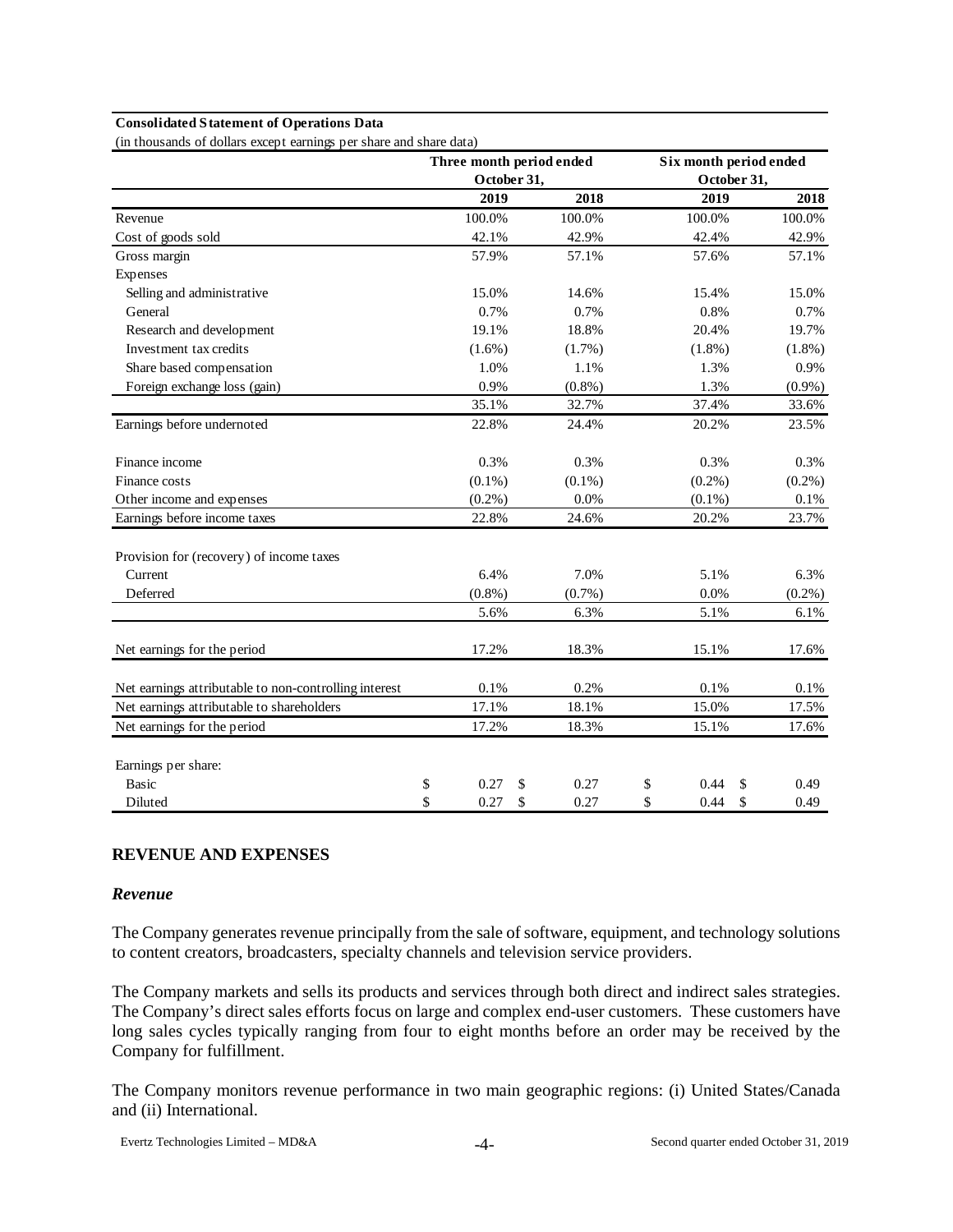The Company currently generates approximately 70% to 75% of its revenue in the United States/Canada. The Company recognizes the opportunity to more aggressively target markets in other geographic regions and intends to invest in personnel and infrastructure in those markets.

While a significant portion of the Company's expenses are denominated in Canadian dollars, the Company collects substantially all of its revenues in currencies other than the Canadian dollar and therefore has significant exposure to fluctuations in foreign currencies, in particular the US dollar. Approximately 80% to 90% of the Company's revenues are denominated in US dollars.

## *Revenue*

| (In thousands of Canadian dollars, | Three month period ended |  |        | % increase | Six month period ended |  | % increase |                |
|------------------------------------|--------------------------|--|--------|------------|------------------------|--|------------|----------------|
| except for percentages)            | October 31.              |  |        | (decrease) | October 31,            |  | (decrease) |                |
|                                    | 2018<br>2019             |  |        |            | 2019                   |  | 2018       |                |
| United States/Canada               | 88.593                   |  | 77.531 | 14%        | 160.782                |  | 152,726    | 5%             |
| International                      | 31.197                   |  | 34,749 | $10\%$ )   | 62.417                 |  | 62.643     | $\overline{a}$ |
|                                    | 19.790                   |  | 12.280 | 7%         | 223.199                |  | 215.369    | 4%             |

Total revenue for the second quarter ended October 31, 2019 was \$119.8 million, an increase of \$7.5 million as compared to revenue of \$112.3 million for the second quarter ended October 31, 2018.

Total revenue for the six month period ended October 31, 2019 was \$223.2 million, an increase of \$7.8 million or 4% as compared to revenue of \$215.4 million for the six month period ended October 31, 2018.

Revenue in the United States/Canada region was \$88.6 million for the second quarter ended October 31, 2019, an increase of \$11.1 million or 14% when compared to revenue of \$77.5 million for the second quarter ended October 31, 2018.

Revenue in the United States/Canada region was \$160.8 million for the six month period ended October 31, 2019, an increase of \$8.1 million or 5% when compared to revenue of \$152.7 million for the six month period ended October 31, 2018.

Revenue in the International region was \$31.2 million for the second quarter ended October 31, 2019, a decrease of \$3.6 million or 10% as compared to revenue of \$34.8 million for the second quarter ended October 31, 2018.

Revenue in the International region was \$62.4 million for the six month period ended October 31, 2019, a decrease of \$0.2 million as compared to revenue of \$62.6 million for the second quarter ended October 31, 2018.

## *Cost of Sales*

Cost of sales consists primarily of costs of manufacturing and assembly of products. A substantial portion of these costs is represented by components and compensation costs for the manufacture and assembly of products as well as inventory obsolescence and write-offs. Cost of sales also includes related overhead, certain depreciation, final assembly, quality assurance, inventory management and support costs. Cost of sales also includes the costs of providing services to clients, primarily the cost of service-related personnel.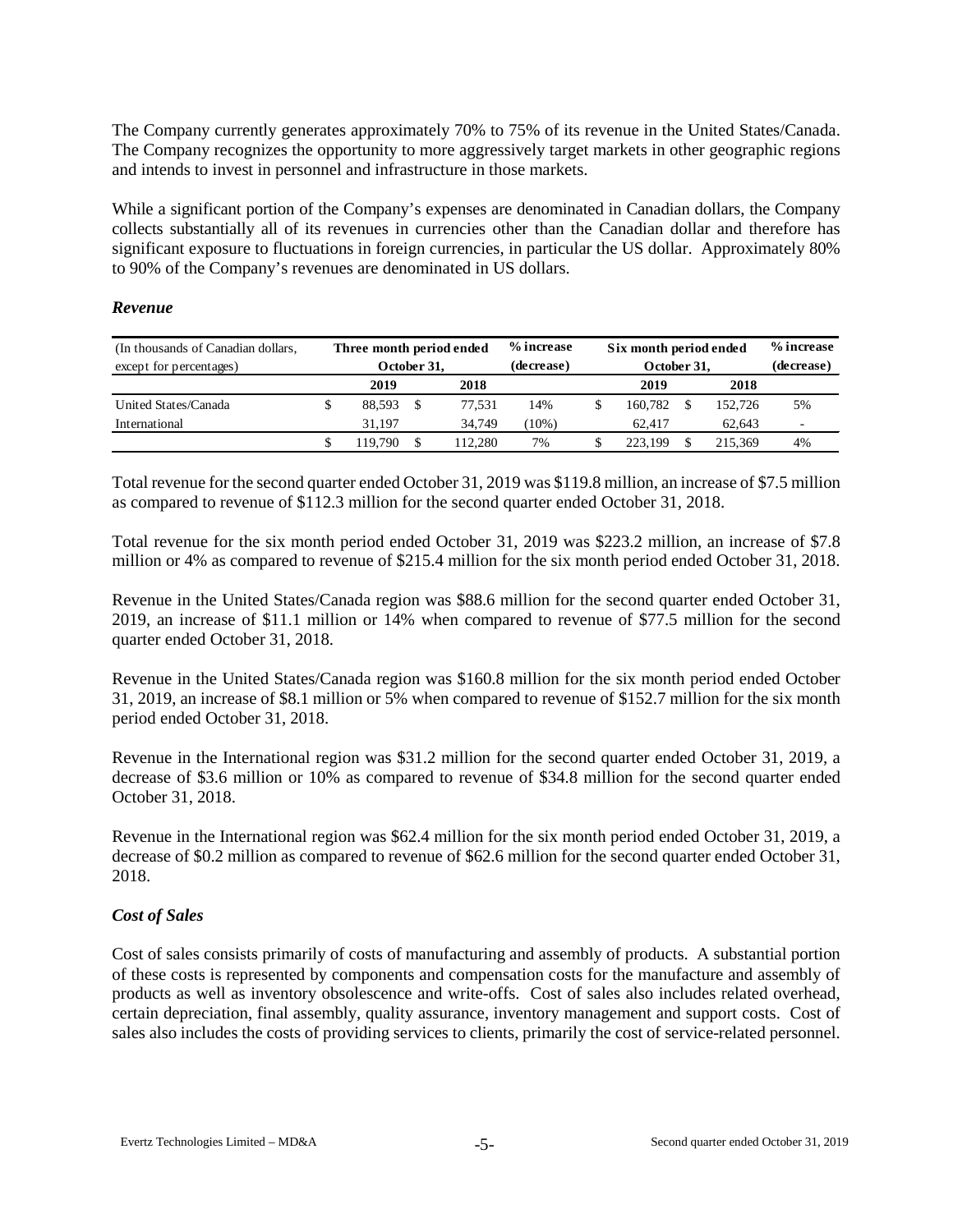## *Gross Margin*

| (In thousands of Canadian dollars,<br>except for percentages) | Three month period ended<br>October 31, |      |        | % increase<br>(decrease) | Six month period ended<br>October 31, |         | % increase<br>(decrease) |
|---------------------------------------------------------------|-----------------------------------------|------|--------|--------------------------|---------------------------------------|---------|--------------------------|
|                                                               | 2019                                    | 2018 |        | 2019                     | 2018                                  |         |                          |
| Gross margin                                                  | 69.322                                  |      | 64.158 | 8%                       | 128,474                               | 122.936 | 5%                       |
| Gross margin % of sales                                       | 57.9%                                   |      | 57.1%  |                          | 57.6%                                 | 57.1%   |                          |

Gross margin for the second quarter ended October 31, 2019 was \$69.3 million, compared to \$64.2 million for the second quarter ended October 31, 2018. As a percentage of revenue, the gross margin was 57.9% for the second quarter ended October 31, 2019, as compared to 57.1% for the second quarter ended October 31, 2018.

Gross margin for the six month period ended October 31, 2019 was \$128.5 million, compared to \$122.9 million for the six month period ended October 31, 2018. As a percentage of revenue, the gross margin was 57.6% for the six month period ended October 31, 2018, as compared to 57.1% for the six month period ended October 31, 2018.

Gross margins vary depending on the product mix, geographic distribution and competitive pricing pressures and currency fluctuations. For the second quarter ended October 31, 2019 the gross margin, as a percentage of revenue, was in the Company's projected range. The pricing environment continues to be very competitive with substantial discounting by our competition.

The Company expects that it will continue to experience competitive pricing pressures. The Company continually seeks to build its products more efficiently and enhance the value of its product and service offerings in order to reduce the risk of declining gross margin associated with the competitive environment.

## *Operating Expenses*

The Company's operating expenses consist of: (i) selling, administrative and general; (ii) research and development and (iii) foreign exchange.

Selling expenses primarily relate to remuneration of sales and technical personnel. Other significant cost components include trade show costs, advertising and promotional activities, demonstration material and sales support. Selling and administrative expenses relate primarily to remuneration costs of related personnel, legal and professional fees, occupancy and other corporate and overhead costs. The Company also records certain depreciation and amortization charges as general expenses. For the most part, selling, and administrative expenses are fixed in nature and do not fluctuate directly with revenue. The Company has certain selling expenses that tend to fluctuate in regards to the timing of trade shows.

The Company invests in research and development to maintain its position in the markets it currently serves and to enhance its product portfolio with new functionality and efficiencies. Although the Company's research and development expenditures do not fluctuate directly with revenues, it monitors this spending in relation to revenues and adjusts expenditures when appropriate. Research and development expenditures consist primarily of personnel costs and material costs. Research and development expenses are presented on a gross basis (without deduction of research and development tax credits). Research and development tax credits associated with research and development expenditures are shown separately under research and development tax credits.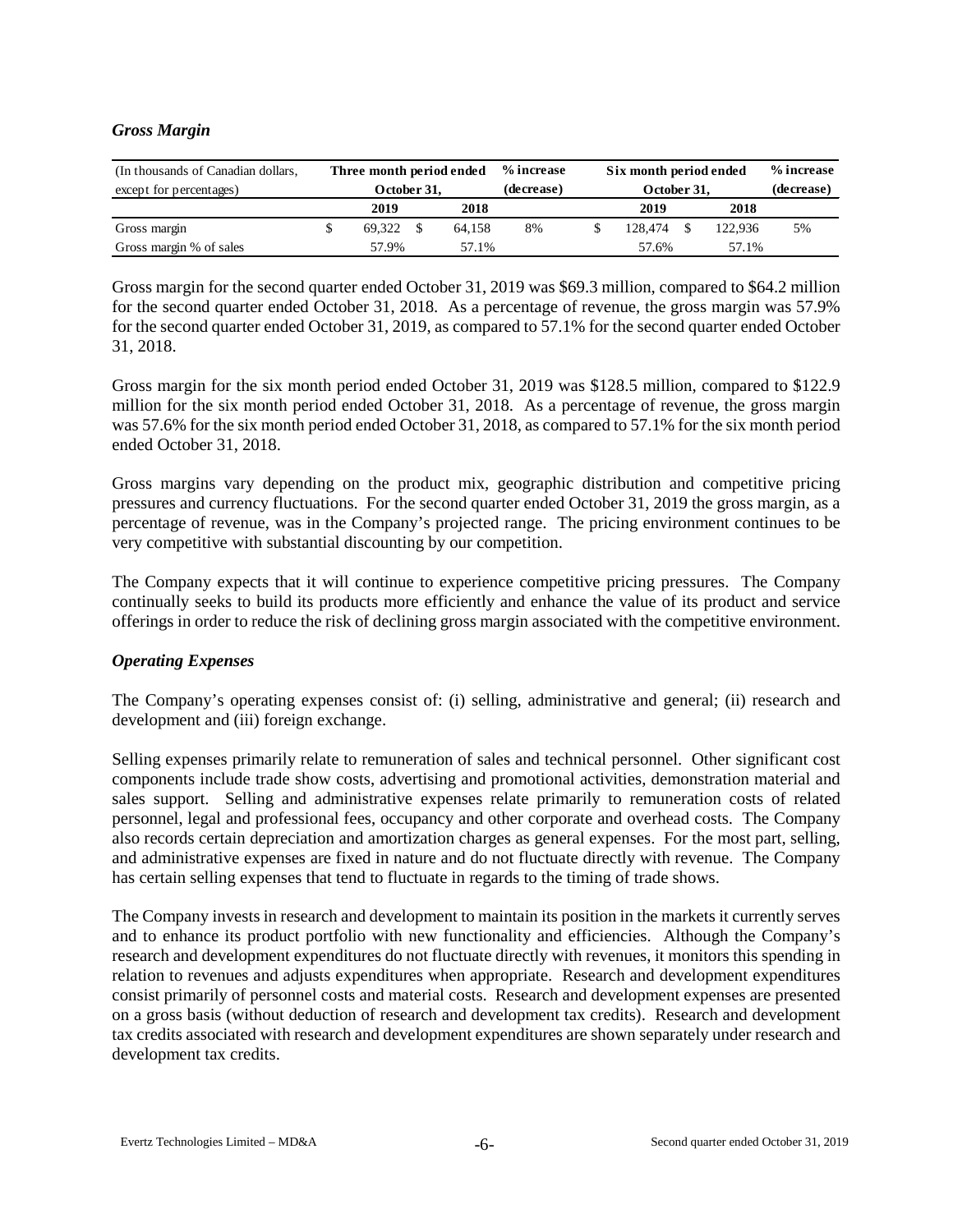# *Selling and Administrative*

| (In thousands of Canadian dollars,<br>except for percentages) | Three month period ended<br>October 31. |        | % increase<br>(decrease) | Six month period ended<br>October 31, |        | % increase<br>(decrease) |
|---------------------------------------------------------------|-----------------------------------------|--------|--------------------------|---------------------------------------|--------|--------------------------|
|                                                               | 2019                                    | 2018   |                          | 2019                                  | 2018   |                          |
| Selling and administrative                                    | 18.004                                  | 16.389 | 10%                      | 34.334                                | 32.294 | 6%                       |
| Selling and administrative % of sales                         | 15.0%                                   | 14.6%  |                          | 15.4%                                 | 15.0%  |                          |

Selling and administrative expenses excludes stock based compensation, depreciation and amortization of intangibles. Selling and administrative expenses for the second quarter ended October 31, 2019 were \$18.0 million or 15.0% of revenue, as compared to selling and administrative expenses of \$16.4 million or 14.6% of revenue for the second quarter ended October 31, 2018. The majority of the increase of \$1.6 million was a result of the inclusion of \$0.6 million in selling and administration costs associated with Quintech Electronics and Communications Inc. ("Quintech"), and selling costs associated with increased sales activities.

Selling and administrative expenses for the six month period ended October 31, 2019 were \$34.3 million or 15.4% of revenue, as compared to selling and administrative expenses of \$32.3 million or 15.0% of revenue for the six month period ended October 31, 2018. The majority of the increase of \$1.9 million was a result of the inclusion of \$1.3 million in selling and administration costs associated with Quintech Electronics and Communications Inc. ("Quintech").

# *Share Based Compensation*

In March 2016, the Company adopted a restricted share unit (RSU) plan to attract, motivate and compensate persons who are integral to the growth and success of the Company. During the six month and three month periods ended October 31, 2019, share based compensation expense associated with the plan was \$2.7 million and \$1.1 million respectively, as compared to \$2.2 million and \$1.3 million for the six month and three month periods ended October 31, 2018.

# *Research and Development (R&D)*

| (In thousands of Canadian dollars,  | Three month period ended |      |        | % increase | Six month period ended |  | % increase |    |
|-------------------------------------|--------------------------|------|--------|------------|------------------------|--|------------|----|
| except for percentages)             | October 31.              |      |        | (decrease) | October 31,            |  | (decrease) |    |
|                                     | 2019                     | 2018 |        | 2019       | 2018                   |  |            |    |
| Research and development expenses   | 22.938                   |      | 21.083 | 9%         | 45.632                 |  | 42,403     | 8% |
| Research and development % of sales | 19.1%                    |      | 18.8%  |            | 20.4%                  |  | 19.7%      |    |

For the second quarter ended October 31, 2019, gross R&D expenses were \$22.9 million, an increase of \$1.8 million as compared to an expense of \$21.1 million for the second quarter ended October 31, 2018. The increase of \$1.8 million was predominantly a result of increased salary expenses and the inclusion of \$0.4 million in research and development costs associated with Quintech.

For the six month period ended October 31, 2019, gross R&D expenses were \$45.6 million, an increase of 8% or \$3.2 million as compared to an expense of \$42.4 million for the six month period ended October 31, 2018.

The increase of \$3.2 million was predominantly a result of increased salary expenses and the inclusion of \$0.8 million in research and development costs associated with Quintech.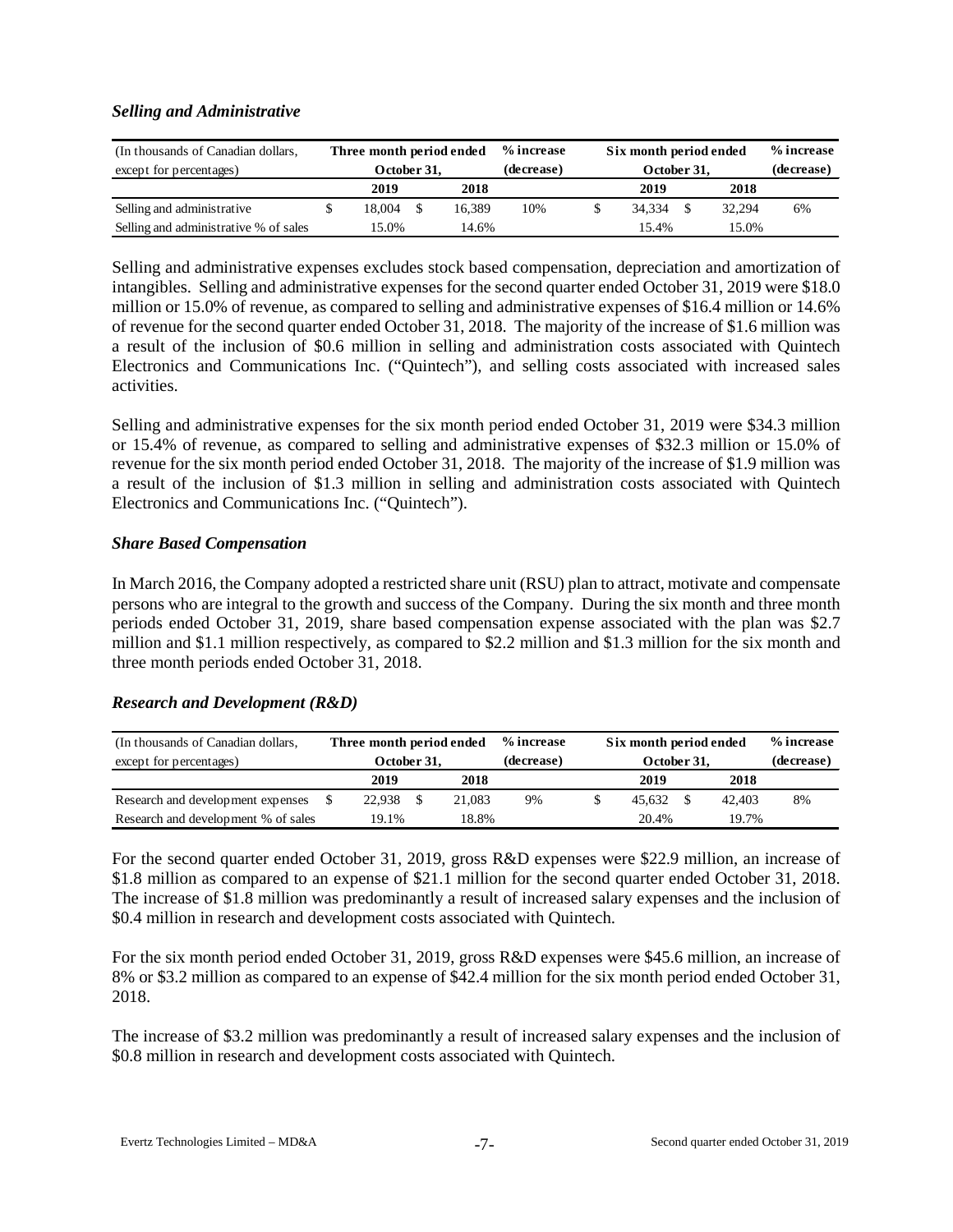## *Foreign Exchange*

For the second quarter ended October 31, 2019, the foreign exchange loss was \$1.1 million, as compared to a foreign exchange gain for the second quarter ended October 31, 2018 of \$0.8 million.

For the six month period ended October 31, 2019, the foreign exchange loss was \$2.9 million, as compared to a foreign exchange gain for the six month period ended October 31, 2018 of \$1.9 million. The current period loss was predominantly driven by the decrease in the value of the US dollar against the Canadian dollar since April 30, 2019.

#### *Finance Income, Finance Costs, Other Income and Expenses*

For the second quarter ended October 31, 2019, finance income, finance costs, other income and expenses netted to a gain of \$0.1 million.

For the six month period ended October 31, 2019, finance income, finance costs, other income and expenses netted to a gain of \$0.1 million.

# **LIQUIDITY AND CAPITAL RESOURCES**

| Liquidity and Capital Resources               |    |                  |               |
|-----------------------------------------------|----|------------------|---------------|
| (in thousands of dollars except ratios)       |    | As at            | As at         |
| Key Balance Sheet Amounts and Ratios:         |    | October 31, 2019 | Aprl 30, 2019 |
| Cash and cash equivalents                     | S  | 5,449            | \$<br>104,583 |
| Working capital                               | \$ | 222,038          | \$<br>282,521 |
| Long-term assets                              | \$ | 100,828          | \$<br>71,555  |
| Long-term debt                                | \$ | 107              | \$<br>239     |
| Days sales outstanding in accounts receivable |    | 100              | 67            |

| Statement of Cash Flow Summary | Three month period ended |             | Six month period ended |           |  |  |  |  |
|--------------------------------|--------------------------|-------------|------------------------|-----------|--|--|--|--|
|                                | October 31,              | October 31, |                        |           |  |  |  |  |
|                                | 2019                     | 2018        | 2019                   | 2018      |  |  |  |  |
| Operating activities           | \$<br>$(12,943)$ \$      | (7,584)     | $(5,047)$ \$           | 16,653    |  |  |  |  |
| Investing activities           | \$<br>1.832              | (5,935)     | 232<br>-S              | (18,934)  |  |  |  |  |
| Financing activities           | $(81,873)$ \$            | (14,040)    | (96,160)               | (27, 526) |  |  |  |  |
| Net decrease in cash           | \$<br>(90, 872)          | (26, 531)   | (99, 134)              | (28,995)  |  |  |  |  |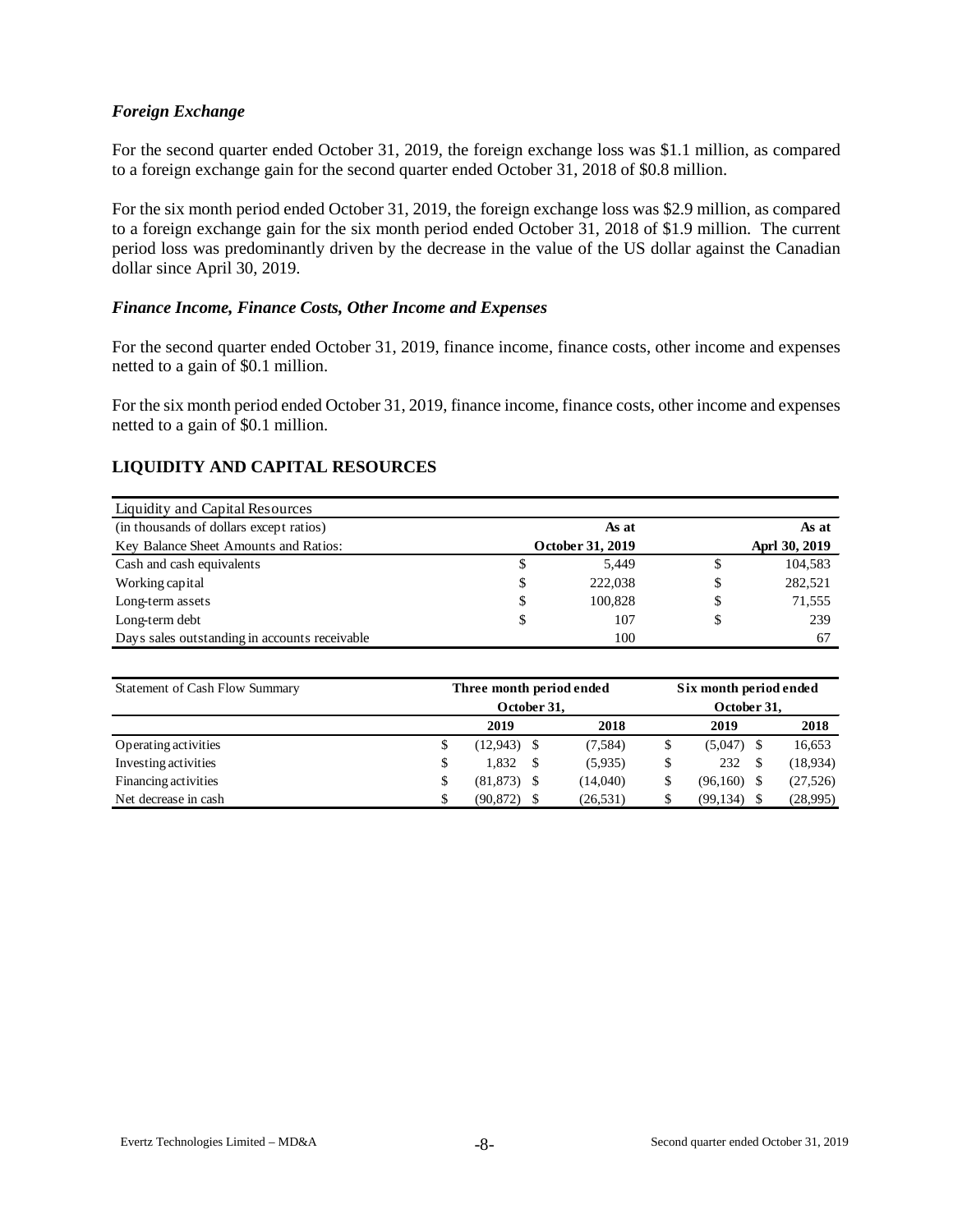# *Operating Activities*

For the second quarter ended October 31, 2019, the Company used cash from operations of \$12.9 million, compared to \$7.6 million for the second quarter ended October 31, 2018. Excluding the effects of the changes in non-cash working capital and current taxes, the Company generated cash from operations of \$23.9 million for the second quarter ended October 31, 2019 compared to \$22.7 million for the second quarter ended October 31, 2018.

For the six month period ended October 31, 2019, the Company used cash from operations of \$5.0 million, compared to cash generated of \$16.7 million for the six month period ended October 31, 2018. Excluding the effects of the changes in non-cash working capital and current taxes, the Company generated cash from operations of \$42.4 million for the six month period ended October 31, 2019 compared to \$43.0 million for the six month period ended October 31, 2018. The use of non-cash working capital was predominantly a result of an increase in accounts receivable.

# *Investing Activities*

The Company generated cash from investing activities of \$1.8 million for the second quarter ended October 31, 2019 which was principally driven by the disposal of marketable securities for \$4.1 million, partially offset by the acquisition of capital assets of \$2.2 million.

The Company generated cash from investing activities of \$0.2 million for the six month period ended October 31, 2019 which was principally driven by the disposal of marketable securities for \$4.1 million, partially offset by the acquisition of capital assets of \$3.9 million.

## *Financing Activities*

For the second quarter ended October 31, 2019, the Company used cash from financing activities of \$81.9 million, which was principally driven by dividends paid of \$83.4 million, partially offset by the issuance of capital stock for \$3.4 million.

For the six month period ended October 31, 2019, the Company used cash from financing activities of \$96.2 million, which was principally driven by dividends paid of \$97.2 million, partially offset by the issuance of Capital Stock pursuant to the Company's Stock Option Plan of \$4.4 million.

# **WORKING CAPITAL**

As at October 31, 2019, the Company had cash and cash equivalents of \$5.4 million, compared to \$104.6 million at April 30, 2019. The Company had cash at the end of November 30, 2019 of approximately \$29.0 million compared to \$5.4 million as at October 31, 2019. The \$23.6 million increase was predominantly a result of collection of accounts receivable during the one month period subsequent to quarter end.

The Company had working capital of \$222.0 million as at October 31, 2019 compared to \$282.5 million as at April 30, 2019.

The Company believes that the current balance in cash plus future cash flow from operations will be sufficient to finance growth and related investment and financing activities in the foreseeable future.

Day sales outstanding in accounts receivable were 100 days at October 31, 2019 as compared to 67 for April 30, 2019.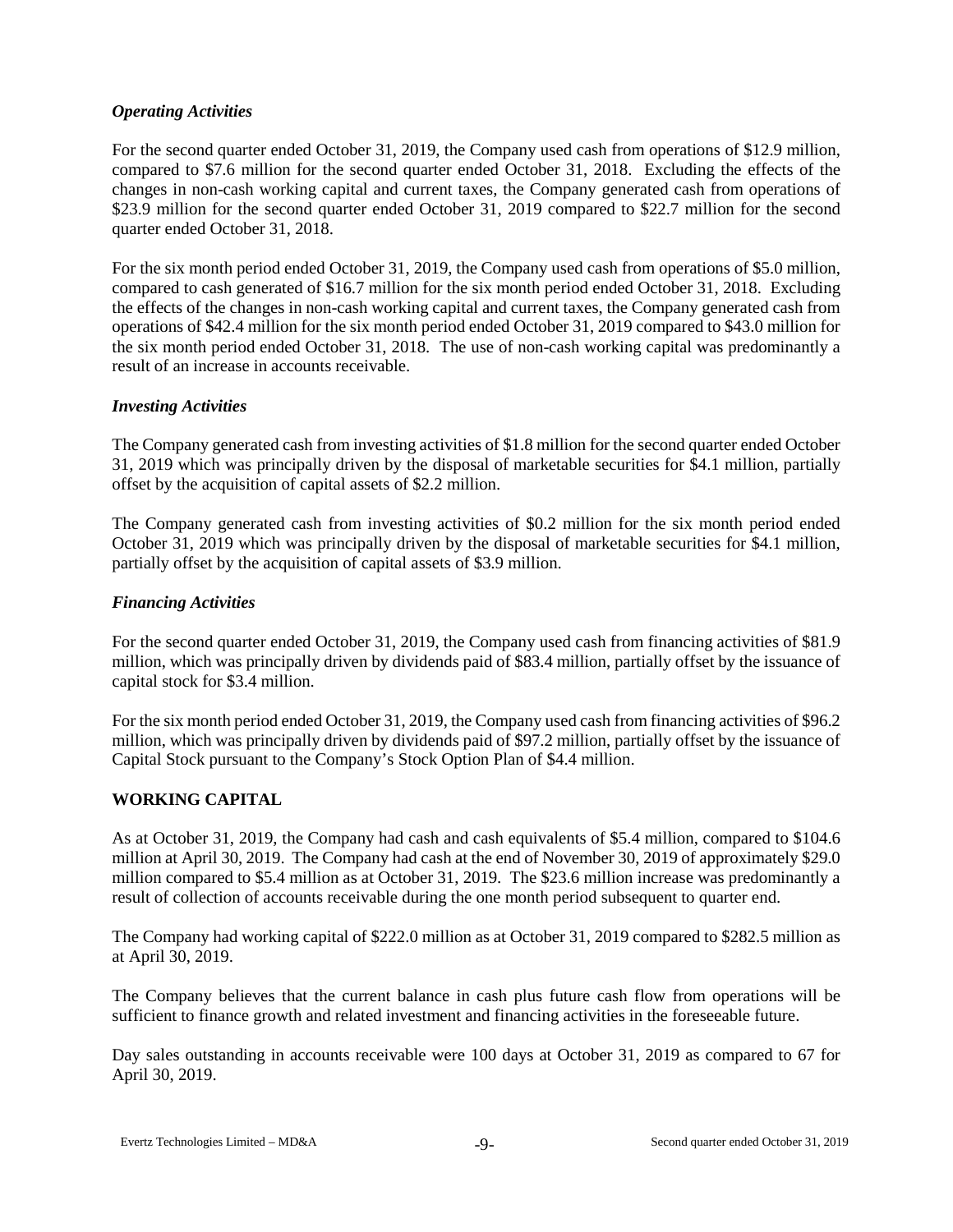# **SHARE CAPITAL STRUCTURE**

Authorized capital stock consists of an unlimited number of common and preferred shares.

|                                       | As at            | As at          |
|---------------------------------------|------------------|----------------|
|                                       | October 31, 2019 | April 30, 2019 |
| Common shares                         | 76,801,646       | 76,545,246     |
| Stock options granted and outstanding | .093.000         | .413,500       |

#### **FINANCIAL INSTRUMENTS**

The Company's financial instruments consist of cash and cash equivalents, trade and other receivables, trade and other payables and long- term debt. Unless otherwise noted, it is management's opinion that the Company is not exposed to significant interest or credit risks arising from these financial instruments. The Company estimates the fair value of these instruments approximates the carrying values as listed below.

#### *Fair Values and Classification of Financial Instruments:*

The following summarizes the significant methods and assumptions used in estimating the fair values of financial instruments:

- I. Quoted prices (unadjusted) in active markets for identical assets or liabilities.
- II. Inputs other than quoted prices included in level I that are observable for the asset or liability, either directly or indirectly. Cash and cash equivalents, trade and other receivables, trade and other payables and long-term debt fair value measurements have been measured within level II.
- III. Inputs for the asset or liability that are not based on observable market data.

## **CONTRACTUAL OBLIGATIONS**

The following table sets forth the Company's contractual obligations as at October 31, 2019:

|                      | Payments Due by Period |        |  |                  |  |           |  |           |            |                          |  |  |  |  |
|----------------------|------------------------|--------|--|------------------|--|-----------|--|-----------|------------|--------------------------|--|--|--|--|
| (In thousands)       |                        | Total  |  | Less than 1 Year |  | 2-3 Years |  | 4-5 Years | Thereafter |                          |  |  |  |  |
| Lease commitments    |                        | 37,034 |  | 5.594            |  | 9.945     |  | 8.153     |            | 13.342                   |  |  |  |  |
| Other long-term debt |                        | 401    |  | 294              |  | 107       |  | -         |            | $\overline{\phantom{0}}$ |  |  |  |  |
|                      |                        | 37.435 |  | 5,888            |  | 10.052    |  | 8.153     |            | 13.342                   |  |  |  |  |

## **OFF-BALANCE SHEET FINANCING**

The Company does not have any off-balance sheet arrangements.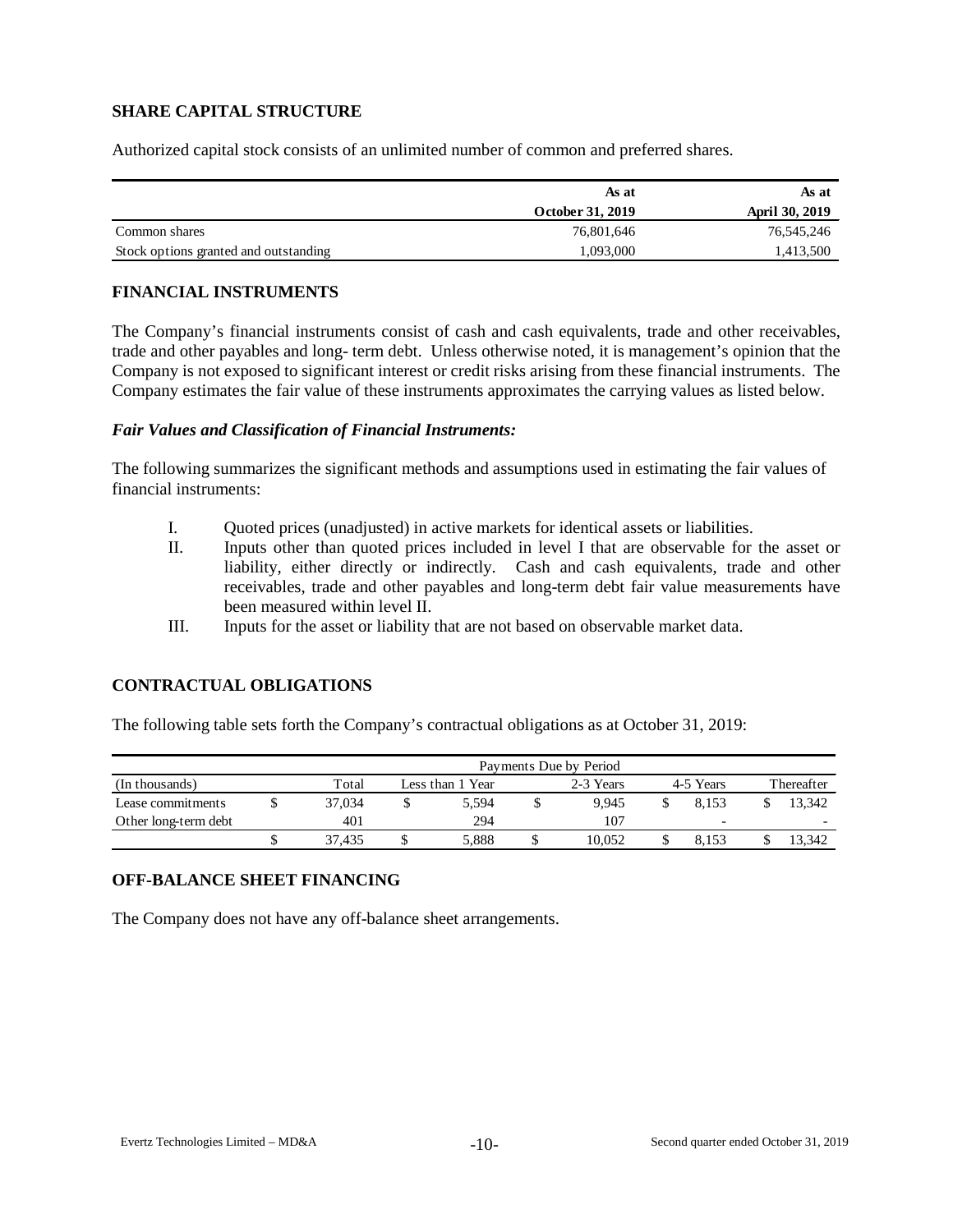# **RELATED PARTY TRANSACTIONS**

In the normal course of business, we may enter into transactions with related parties. These transactions occur under market terms consistent with the terms of transactions with unrelated arms-length third parties. The Company continues to lease a premise from a company in which two shareholders' each indirectly hold a 16% interest, continues to lease a facility from a company in which two shareholders each indirectly hold a 20% interest, continues to lease three facilities for manufacturing where two shareholders indirectly own 100% interest, continues to lease a facility from a company in which two shareholders each indirectly own a 35% interest, and continues to lease a facility where two shareholders each indirectly own 46.6%.

# **SELECTED CONSOLIDATED QUARTERLY FINANCIAL INFORMATION**

The following table sets out selected consolidated financial information for each of the eight quarters ended October 31, 2019. In the opinion of management, this information has been prepared on the same basis as the audited consolidated financial statements. The operating results for any quarter should not be relied upon as any indication of results for any future period.

|                          |              |    |           |              |    | <b>Ouarter Ending</b> |    |         |    |           |    |          |            |
|--------------------------|--------------|----|-----------|--------------|----|-----------------------|----|---------|----|-----------|----|----------|------------|
| (In thousands)           |              |    |           | 2019         |    |                       |    |         |    |           |    |          |            |
| (Unaudited)              | Oct 31       |    | July 31   | Apr $30$     |    | Jan 31                |    | Oct 31  |    | July 31   |    | Apr $30$ | Jan 31     |
| Revenue                  | \$119,788    |    | \$103,411 | \$107,245    | \$ | 120,942               | \$ | 112,280 |    | \$103,089 | \$ | 92,988   | \$99,574   |
| Cost of goods sold       | 50.466       |    | 44,259    | 44,520       |    | 53,245                |    | 48,122  |    | 44,311    |    | 43,979   | 43,595     |
| Gross margin             | \$<br>69,322 |    | \$59,152  | \$<br>62,725 | S  | 67,697                | \$ | 64,158  |    | \$58,778  | \$ | 49,009   | \$55,979   |
| Operating expenses       | 42.099       |    | 41,423    | 38,205       |    | 39,529                |    | 36,770  |    | 35.489    |    | 37,406   | 38,944     |
| Earnings from operations | \$<br>27,223 | \$ | 17,729    | \$<br>24,520 | \$ | 28,168                | \$ | 27,388  |    | \$23,289  | \$ | 11,603   | \$17,035   |
| Non-operating income     | 60           |    | 29        | 198          |    | 1,224                 |    | 232     |    | 68        |    | 89       | 2,169      |
| Earnings before taxes    | \$<br>27,283 | \$ | 17,758    | \$<br>24,718 | \$ | 29,392                | \$ | 27,620  |    | \$23,357  | \$ | 11.692   | \$19,204   |
| Net earnings             | \$<br>20,372 | \$ | 13,077    | \$<br>18,562 |    | 21,694                | \$ | 20,346  |    | \$17,273  | \$ | 8,190    | \$14,532   |
| Net earnings per share:  |              |    |           |              |    |                       |    |         |    |           |    |          |            |
| Basic                    | \$<br>0.27   | \$ | 0.17      | \$<br>0.24   | \$ | 0.28                  | \$ | 0.27    | \$ | 0.23      | \$ | 0.11     | \$<br>0.19 |
| Diluted                  | \$<br>0.27   | \$ | 0.17      | \$<br>0.24   | \$ | 0.28                  | \$ | 0.27    | \$ | 0.23      | \$ | 0.11     | \$<br>0.19 |
| Dividends per share:     | \$<br>1.08   | S  | 0.18      | \$<br>0.18   |    | 0.18                  | S  | 0.18    | S  | 0.18      | S  | 0.18     | \$<br>0.18 |

The Company's revenue and corresponding earnings can vary from quarter to quarter depending on the delivery requirements of our customers. Our customers can be influenced by a variety of factors including upcoming sports or entertainment events as well as their access to capital. Net earnings represent net earnings attributable to shareholders.

## **DISCLOSURE CONTROLS AND PROCEDURES**

Management, including the Chief Executive Officer and Chief Financial Officer, has evaluated the effectiveness of the Company's disclosure controls and procedures (as defined in National Instrument 52- 109 of the Canadian Securities Administrators) as of October 31, 2019.

Management has concluded that, as of October 31, 2019, the Company's disclosure controls and procedures were effective to provide reasonable assurance that material information relating to the Company would be made known to them by others within the Company, particularly during the period in which this report was being prepared.